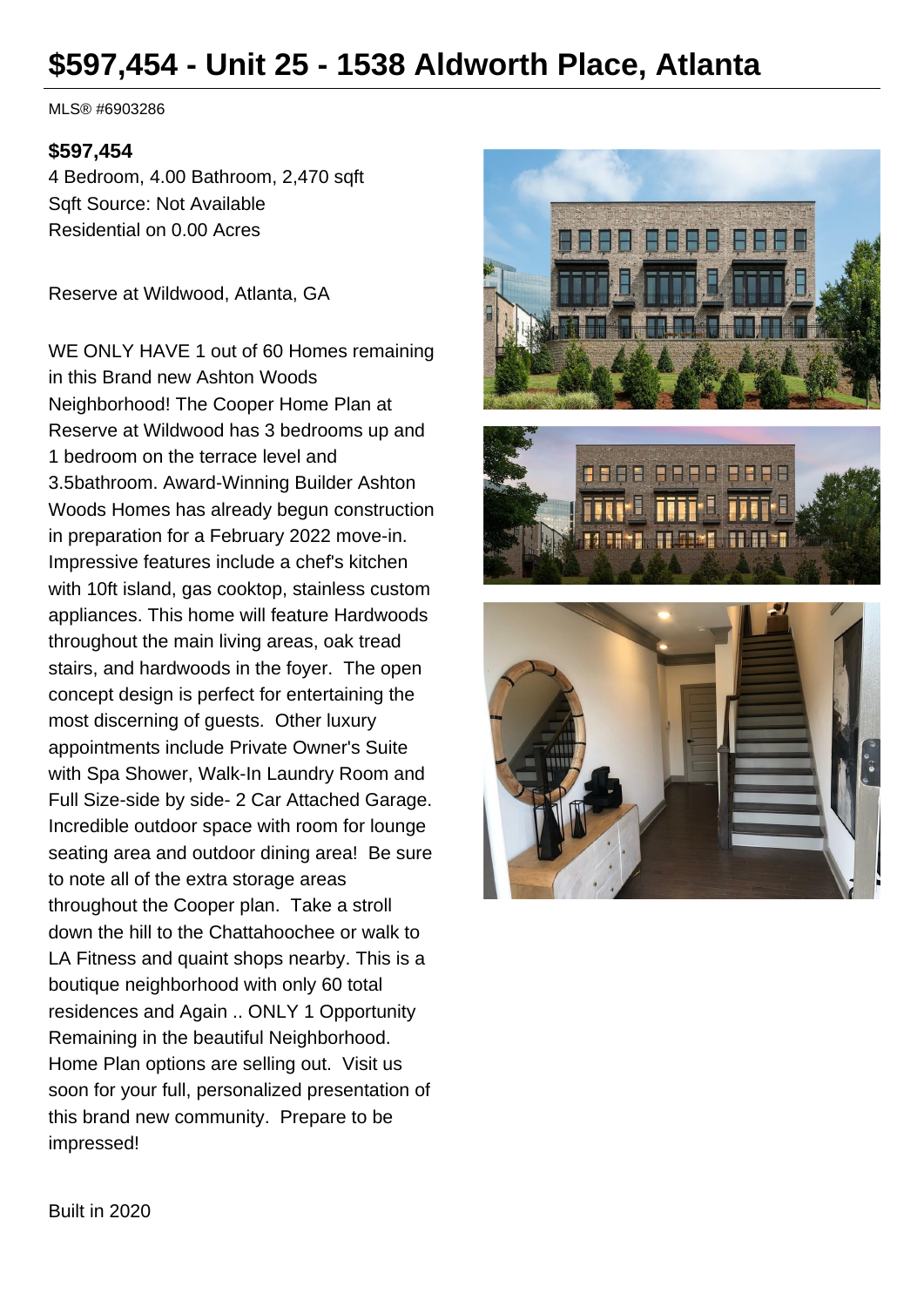# **Essential Information**

| MLS@#              | 6903286                        |
|--------------------|--------------------------------|
| Price              | \$597,454                      |
| <b>Bedrooms</b>    | 4                              |
| <b>Bathrooms</b>   | 4.00                           |
| <b>Full Baths</b>  | 3                              |
| <b>Half Baths</b>  | 1                              |
| Square Footage     | 2,470                          |
| <b>SqFt Source</b> | <b>Not Available</b>           |
| Acres              | 0.00                           |
| <b>Year Built</b>  | 2020                           |
| <b>Type</b>        | Residential                    |
| Sub-Type           | Townhouse                      |
| <b>Style</b>       | Contemporary/Modern, Townhouse |
| <b>Status</b>      | Pending                        |

# **Community Information**

| Address      | Unit 25 - 1538 Aldworth Place |
|--------------|-------------------------------|
| Subdivision  | Reserve at Wildwood           |
| City         | Atlanta                       |
| County       | Cobb                          |
| <b>State</b> | GA                            |
| Zip Code     | 30339                         |
|              |                               |

### **Amenities**

| <b>Utilities</b>      | Cable Available, Electricity Available, Natural Gas Available, Phone<br>Available, Sewer Available, Underground Utilities, Water Available |
|-----------------------|--------------------------------------------------------------------------------------------------------------------------------------------|
| <b>Parking Spaces</b> | 2                                                                                                                                          |
| Parking               | Attached, Driveway, Garage, Garage Door Opener, Garage Faces Rear,<br><b>Level Driveway</b>                                                |
| # of Garages          | 2                                                                                                                                          |
| View                  | Other                                                                                                                                      |
| Waterfront            | <b>None</b>                                                                                                                                |
| Pool                  | <b>None</b>                                                                                                                                |

### **Interior**

Interior Features Disappearing Attic Stairs, Double Vanity, High Ceilings 9 ft Lower, High Ceilings 9 ft Upper, High Ceilings 10 ft Main, High Speed Internet, Low Flow Plumbing Fixtures, Walk-In Closet(s)